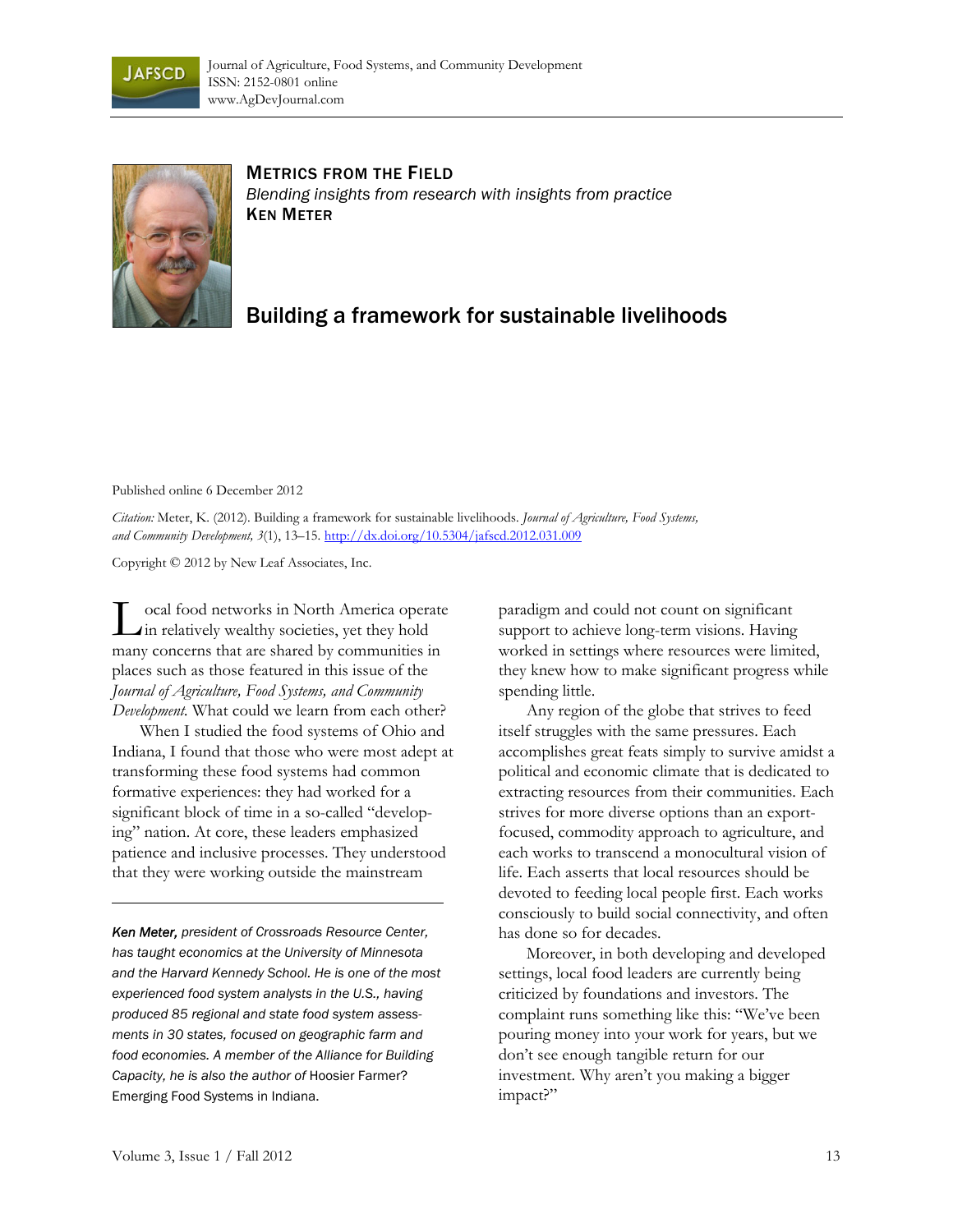It may seem odd that those who have great wealth criticize those who have far less. After generations of having their best resources including their youth — sucked away, marginalized areas are somehow being asked to hold themselves responsible for creating a significant return on investment for those who benefited as wealth was extracted.

 This is not to point fingers at individual investors or funders: the issues we wrestle with are structural, and often so integral to our way of life that they are completely invisible to those of us who are privileged. Yet they are far from invisible to those of us who suffer the consequences. Without recognizing these extractive structures for what they are, there is little hope for building frameworks that allow sustainable livelihoods to be created.

 That is to say, of course, that we will have limited success in building sustainable livelihoods — our victories must necessarily be small and scattered — until society builds supportive economic and policy infrastructure. The good news is that all of the infrastructure we have built was deeply shaped by public policy, so it can be changed. The bad news is that these structures hold such power that changing them will take time. This is one reason that people with experience in the developing world work at the margins, since it is in this space that people find more freedom to invent.

 More good news: Nations such as France, Italy, Norway, Sweden, Austria, Brazil, Tanzania, and Japan (to name only selected cases) have fashioned economic structures that build capacity and wealth at the local level. In large part this was because each correctly perceived it would have little economic clout in a world dominated by superpowers unless it built mechanisms that would strengthen its own capacity. Yet the U.S. has steadfastly refused to learn from these global partners.

 Below are some concepts that guide my own work.

1. **Local foods work has been brewing for generations.** We do seem to be in the middle of one of the great periods of emergence for

interest in community-based foods, but history also offers us a wealth of prior experience to draw upon. It is interesting to watch investors who suddenly discover the potential for local foods demand a quick return from seasoned practitioners who have worked for little return for decades — often creating, without reward, the very momentum that allows investors to take an interest.

- 2. **The current crisis is one of capital accumulation.** When capital is accumulated by a few at the expense of the many, massive disparities are created, and the economy stagnates. Yet U.S. policies subsidize further accumulation of capital, as if this were universally a good. Similarly, developing nations often count accumulation of wealth by the elite as "progress."
- 3. **Worldviews are far more important than money in shaping future outcomes.** Rapid change is forcing us to rethink our dearest habits and our assumptions of privilege. If we think differently, money may flow differently.
- 4. **Ultimately, infrastructure is the key.** If we build economic structures that support community wealth creation, we will find communities creating wealth. The savings and loan industry is an excellent example from U.S. history. This is a banking system that was created to foster the hope that lower- and middle-income households could build savings accounts and buy homes. When it was dismantled, the concept of savings itself eroded. Similarly in Africa, as Timberlake (1986) showed, foreign aid essentially created structures that fostered greater dependency.
- 5. **Scale is both the problem and the solution.** Many of the extractive features of the prevailing economy are due to large-scale institutions and business networks. Simply attaching to these structures will not create a solution that builds local capacity. Simply emulating them will re-create the very problems we set out to solve. We certainly need to aggregate, but the